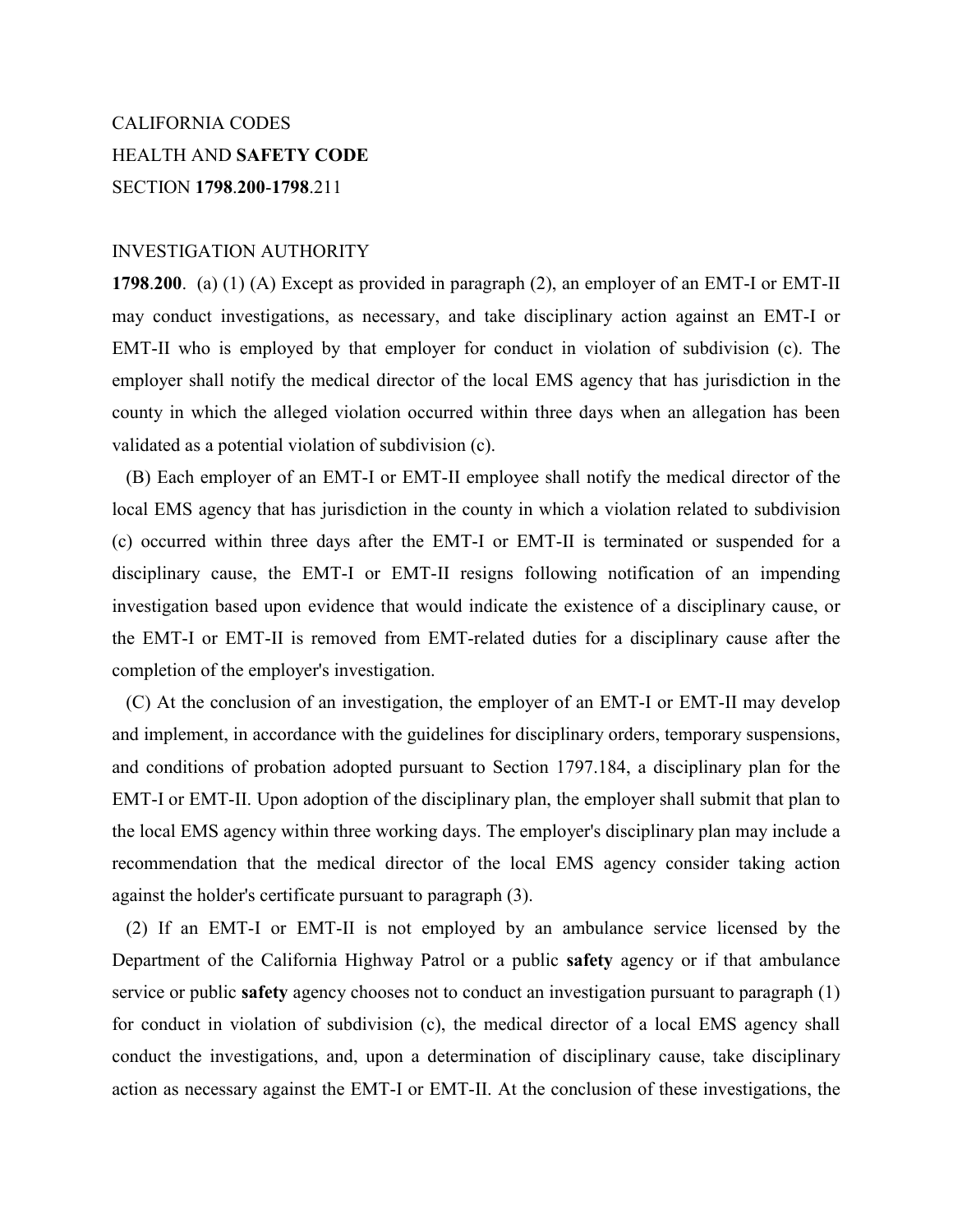medical director shall develop and implement, in accordance with the recommended guidelines for disciplinary orders, temporary orders, and conditions of probation adopted pursuant to Section 1797.184, a disciplinary plan for the EMT-I or EMT-II. The medical director's disciplinary plan may include action against the holder's certificate pursuant to paragraph (3).

 (3) The medical director of the local EMS agency may, upon a determination of disciplinary cause and in accordance with regulations for disciplinary processes adopted pursuant to Section 1797.184, deny, suspend, or revoke any EMT-I or EMT-II certificate issued under this division, or may place any EMT-I or EMT-II certificate holder on probation, upon the finding by that medical director of the occurrence of any of the actions listed in subdivision (c) and the occurrence of one of the following:

 (A) The EMT-I or EMT-II employer, after conducting an investigation, failed to impose discipline for the conduct under investigation, or the medical director makes a determination that the discipline imposed was not according to the guidelines for disciplinary orders and conditions of probation and the conduct of the EMT-I or EMT-II certificate holder constitutes grounds for disciplinary action against the certificate.

 (B) Either the employer of an EMT-I or EMT-II further determines, after an investigation conducted under paragraph (1), or the medical director determines after an investigation conducted under paragraph (2), that the conduct requires disciplinary action against the certificate.

 (4) The medical director of the local EMS agency, after consultation with the employer of an EMT-I or EMT-II, may temporarily suspend, prior to a hearing, any EMT-I or EMT-II certificate or both EMT-I and EMT-II certificates upon a determination that both of the following conditions have been met:

 (A) The certificate holder has engaged in acts or omissions that constitute grounds for revocation of the EMT-I or EMT-II certificate.

 (B) Permitting the certificate holder to continue to engage in the certified activity without restriction would pose an imminent threat to the public health or **safety**.

 (5) If the medical director of the local EMS agency temporarily suspends a certificate, the local EMS agency shall notify the certificate holder that his or her EMT-I or EMT-II certificate is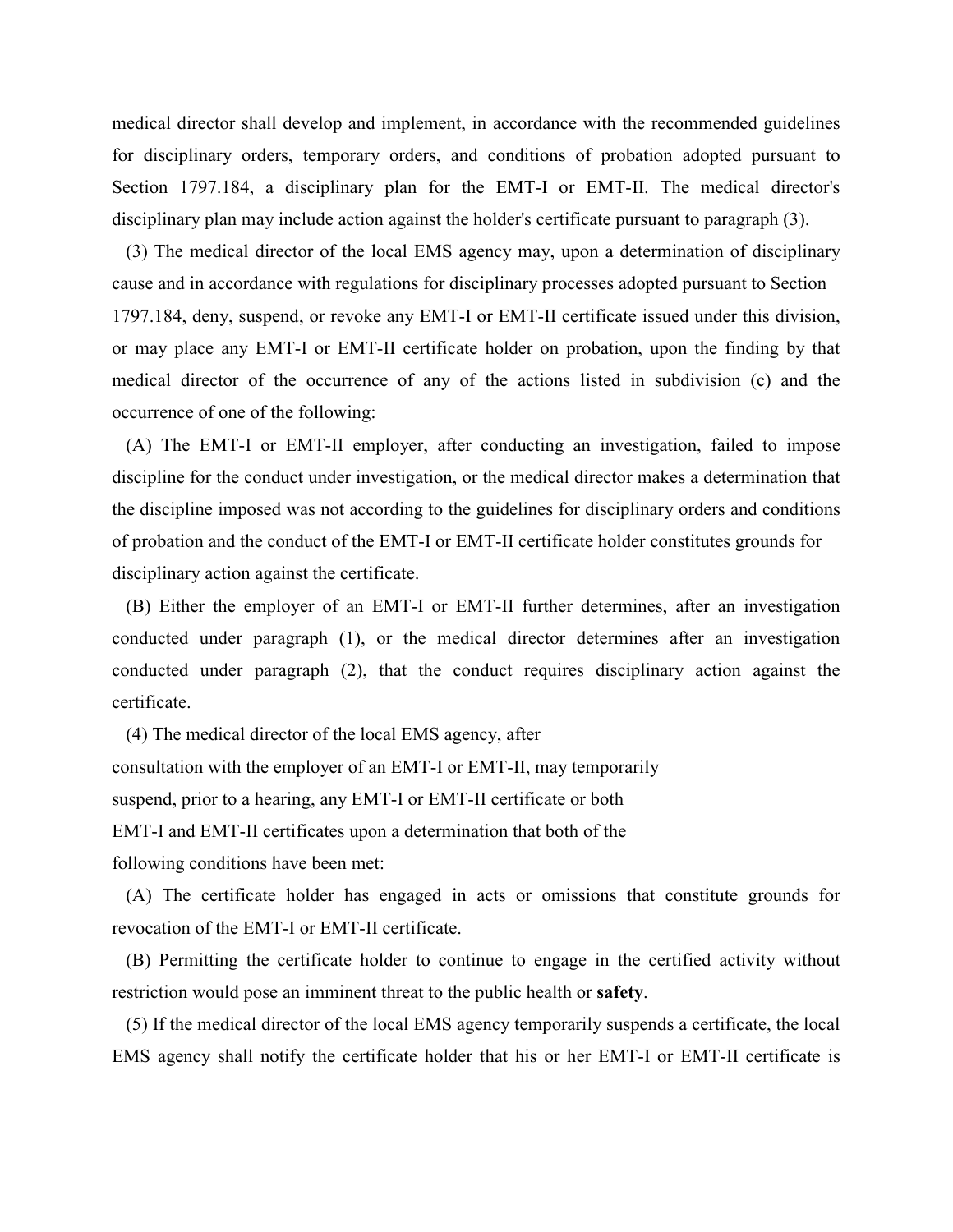suspended and shall identify the reasons therefor. Within three working days of the initiation of the suspension by the local EMS agency, the agency and employer shall jointly investigate the allegation in order for the agency to make a determination of the continuation of the temporary suspension. All investigatory information not otherwise protected by law held by the agency and employer shall be shared between the parties via facsimile transmission or overnight mail relative to the decision to temporarily suspend. The local EMS agency shall decide, within 15 calendar days, whether to serve the certificate holder with an accusation pursuant to Chapter 5 (commencing with Section 11500) of Part 1 of Division 3 of Title 2 of the Government **Code**. If the certificate holder files a notice of defense, the hearing shall be held within 30 days of the local EMS agency's receipt of the notice of defense. The temporary suspension order shall be deemed vacated if the local EMS agency fails to make a final determination on the merits within 15 days after the administrative law judge renders the proposed decision.

 (6) The medical director of the local EMS agency shall refer, for investigation and discipline, any complaint received on an EMT-I or EMT-II to the relevant employer within three days of receipt of the complaint, pursuant to subparagraph (A) of paragraph (1) of subdivision (a).

 (b) The authority may deny, suspend, or revoke any EMT-P license issued under this division, or may place any EMT-P license issued under this division, or may place any EMT-P licenseholder on probation upon the finding by the director of the occurrence of any of the actions listed in subdivision (c). Proceedings against any EMT-P license or licenseholder shall be held in accordance with Chapter 5 (commencing with Section 11500) of Part 1 of Division 3 of Title 2 of the Government **Code**.

 (c) Any of the following actions shall be considered evidence of a threat to the public health and **safety** and may result in the denial, suspension, or revocation of a certificate or license issued under this division, or in the placement on probation of a certificate holder or licenseholder under this division:

(1) Fraud in the procurement of any certificate or license under this division.

(2) Gross negligence.

(3) Repeated negligent acts.

(4) Incompetence.

 (5) The commission of any fraudulent, dishonest, or corrupt act that is substantially related to the qualifications, functions, and duties of prehospital personnel.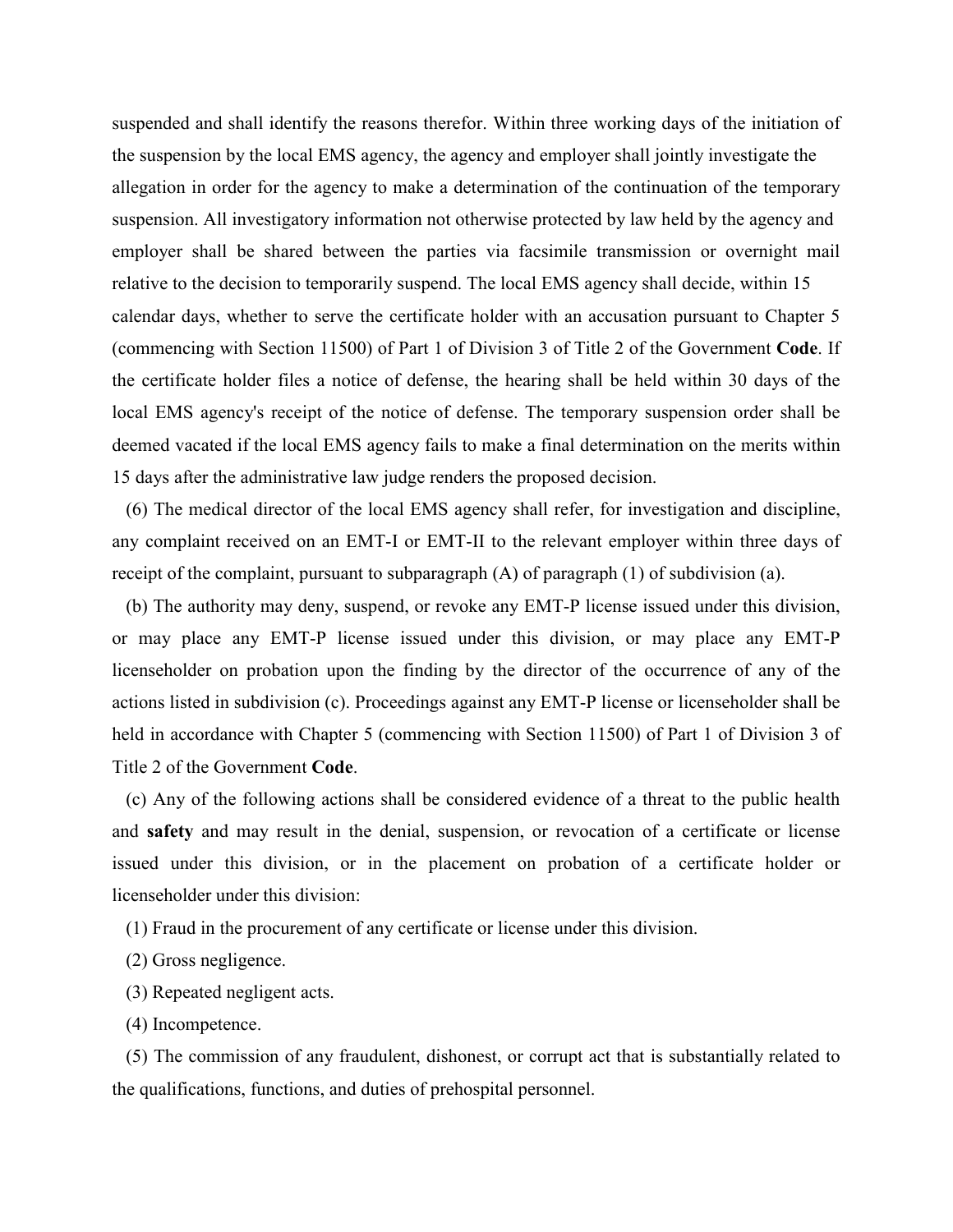(6) Conviction of any crime which is substantially related to the qualifications, functions, and duties of prehospital personnel. The record of conviction or a certified copy of the record shall be conclusive evidence of the conviction.

 (7) Violating or attempting to violate directly or indirectly, or assisting in or abetting the violation of, or conspiring to violate, any provision of this division or the regulations adopted by the authority pertaining to prehospital personnel.

 (8) Violating or attempting to violate any federal or state statute or regulation that regulates narcotics, dangerous drugs, or controlled substances.

 (9) Addiction to, the excessive use of, or the misuse of, alcoholic beverages, narcotics, dangerous drugs, or controlled substances.

 (10) Functioning outside the supervision of medical control in the field care system operating at the local level, except as authorized by any other license or certification.

 (11) Demonstration of irrational behavior or occurrence of a physical disability to the extent that a reasonable and prudent person would have reasonable cause to believe that the ability to perform the duties normally expected may be impaired.

(12) Unprofessional conduct exhibited by any of the following:

 (A) The mistreatment or physical abuse of any patient resulting from force in excess of what a reasonable and prudent person trained and acting in a similar capacity while engaged in the performance of his or her duties would use if confronted with a similar circumstance. Nothing in this section shall be deemed to prohibit an EMT-I, EMT-II, or EMT-P from assisting a peace officer, or a peace officer who is acting in the dual capacity of peace officer and EMT-I, EMT-II, or EMT-P, from using that force that is reasonably necessary to effect a lawful arrest or detention.

 (B) The failure to maintain confidentiality of patient medical information, except as disclosure is otherwise permitted or required by law in Part 2.6 (commencing with Section 56) of Division 1 of the Civil **Code**.

 (C) The commission of any sexually related offense specified under Section 290 of the Penal **Code**.

 (d) The information shared among EMT-I, EMT-II, and EMT-P employers, medical directors of local EMS agencies, the authority, and EMT-I and EMT-II certifying entities shall be deemed to be an investigative communication that is exempt from public disclosure as a public record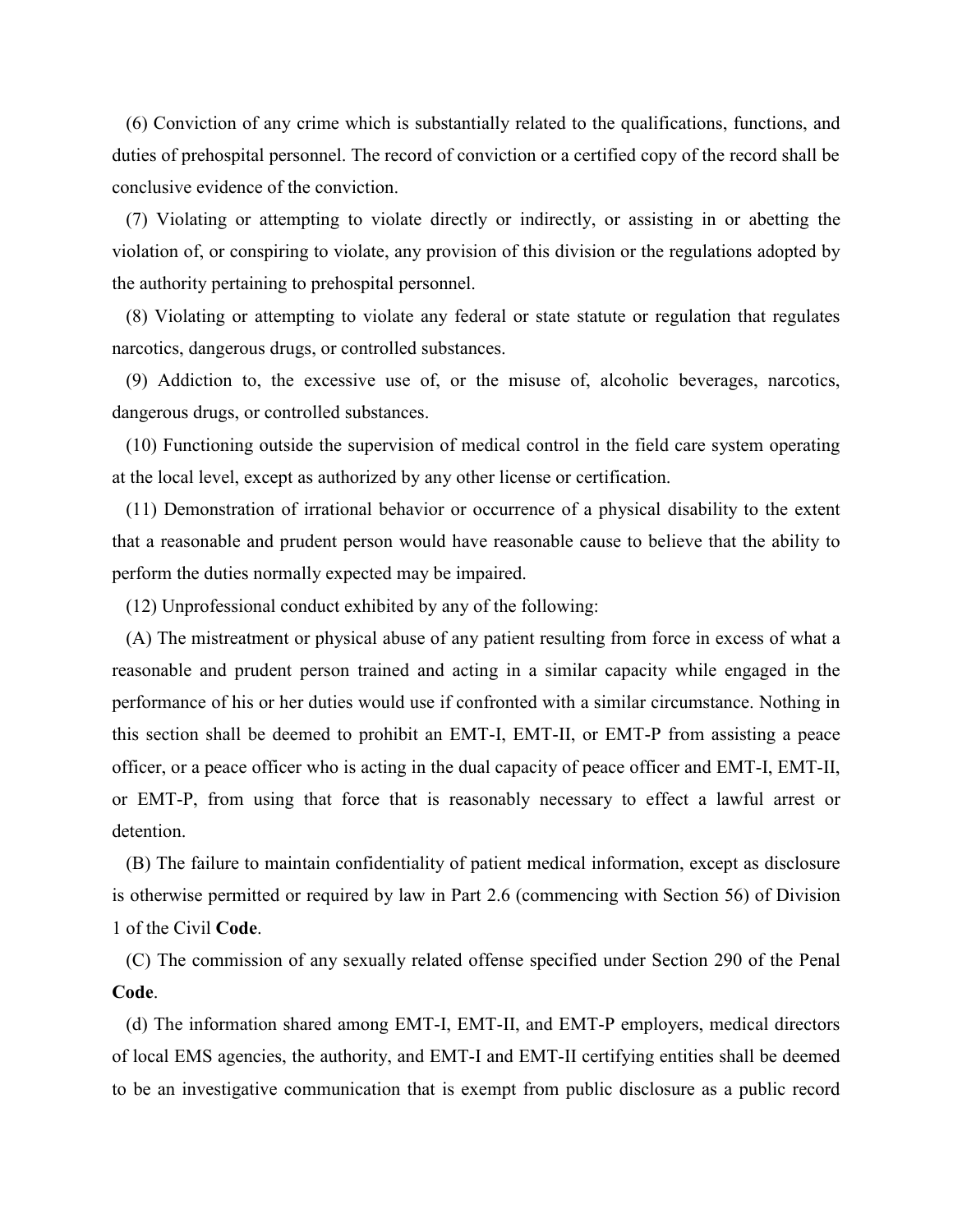pursuant to subdivision (f) of Section 6254 of the Government **Code**. A formal disciplinary action against an EMT-I, EMT-II, or EMT-P shall be considered a public record available to the public, unless otherwise protected from disclosure pursuant to state or federal law.

 (e) For purposes of this section, "disciplinary cause" means an act that is substantially related to the qualifications, functions, and duties of an EMT-I, EMT-II, or EMT-P and is evidence of a threat to the public health and **safety** described in subdivision (c).

## LOCAL MEDICAL DIRECTOR AUTHORITY

**1798**.201. (a) When information comes to the attention of the medical director of the local EMS agency that an EMT-P license-holder has committed any act or omission that appears to constitute grounds for disciplinary action under this division, the medical director of the local EMS agency may evaluate the information to determine if there is reason to believe that disciplinary action may be necessary.

 (b) If the medical director sends a recommendation to the authority for further investigation or discipline of the license-holder, the recommendation shall include all documentary evidence collected by the medical director in evaluating whether or not to make that recommendation. The recommendation and accompanying evidence shall be deemed in the nature of an investigative communication and be protected by Section 6254 of the Government **Code**. In deciding what level of disciplinary action is appropriate in the case, the authority shall consult with the medical director of the local EMS agency.

## SUSPENSION AUTHORITY

**1798**.202. (a) The director of the authority or the medical director of the local EMS agency, after consultation with the relevant employer, may temporarily suspend, prior to hearing, any EMT-P license upon a determination that: (1) the licensee has engaged in acts or omissions that constitute grounds for revocation of the EMT-P license; and (2) permitting the licensee to continue to engage in the licensed activity, or permitting the licensee to continue in the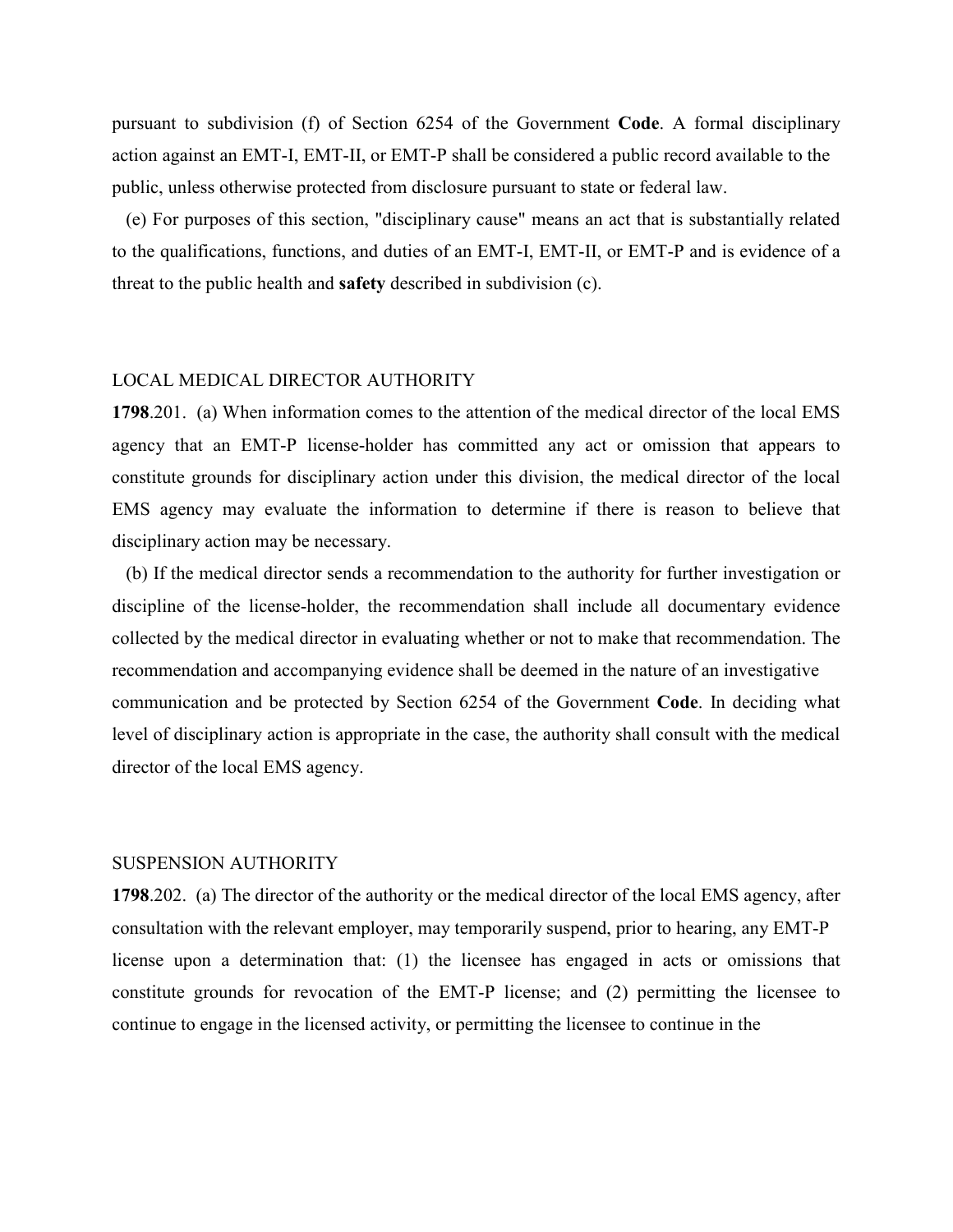licensed activity without restriction, would present an imminent threat to the public health or **safety**. When the suspension is initiated by the local EMS agency, subdivision (b) shall apply. When the suspension is initiated by the director of the authority, subdivision (c) shall apply.

 (b) The local EMS agency shall notify the licensee that his or her EMT-P license is suspended and shall identify the reasons therefor. Within three working days of the initiation of the suspension by the local EMS agency, the agency shall transmit to the authority, via facsimile transmission or overnight mail, all documentary evidence collected by the local EMS agency relative to the decision to temporarily suspend. Within two working days of receipt of the local EMS agency's documentary evidence, the director of the authority shall determine the need for the licensure action. Part of that determination shall include an evaluation of the need for continuance of the suspension during the licensure action review process. If the director of the authority determines that the temporary suspension order should not continue, the authority shall immediately notify the licensee that the temporary suspension is lifted. If the director of the authority determines that the temporary suspension order should continue, the authority shall immediately notify the licensee of the decision to continue the temporary suspension and shall, within 15 calendar days of receipt of the EMS agency's documentary evidence, serve the licensee with a temporary suspension order and accusation pursuant to Chapter 5 (commencing with Section 11500) of Part 1 of Division 3 of Title 2 of the Government **Code**.

 (c) The director of the authority shall initiate a temporary suspension with the filing of a temporary suspension order and accusation pursuant to Chapter 5 (commencing with Section 11500) of Part 1 of Division 3 of Title 2 of the Government **Code** and shall notify the director of the local EMS agency, and the relevant employer.

 (d) If the licensee files a notice of defense, the hearing shall be held within 30 days of the authority's receipt of the notice of defense. The temporary suspension order shall be deemed vacated if the authority fails to make a final determination on the merits within 15 days after the administrative law judge renders the proposed decision.

#### PROCEEDINGS AUTHORITY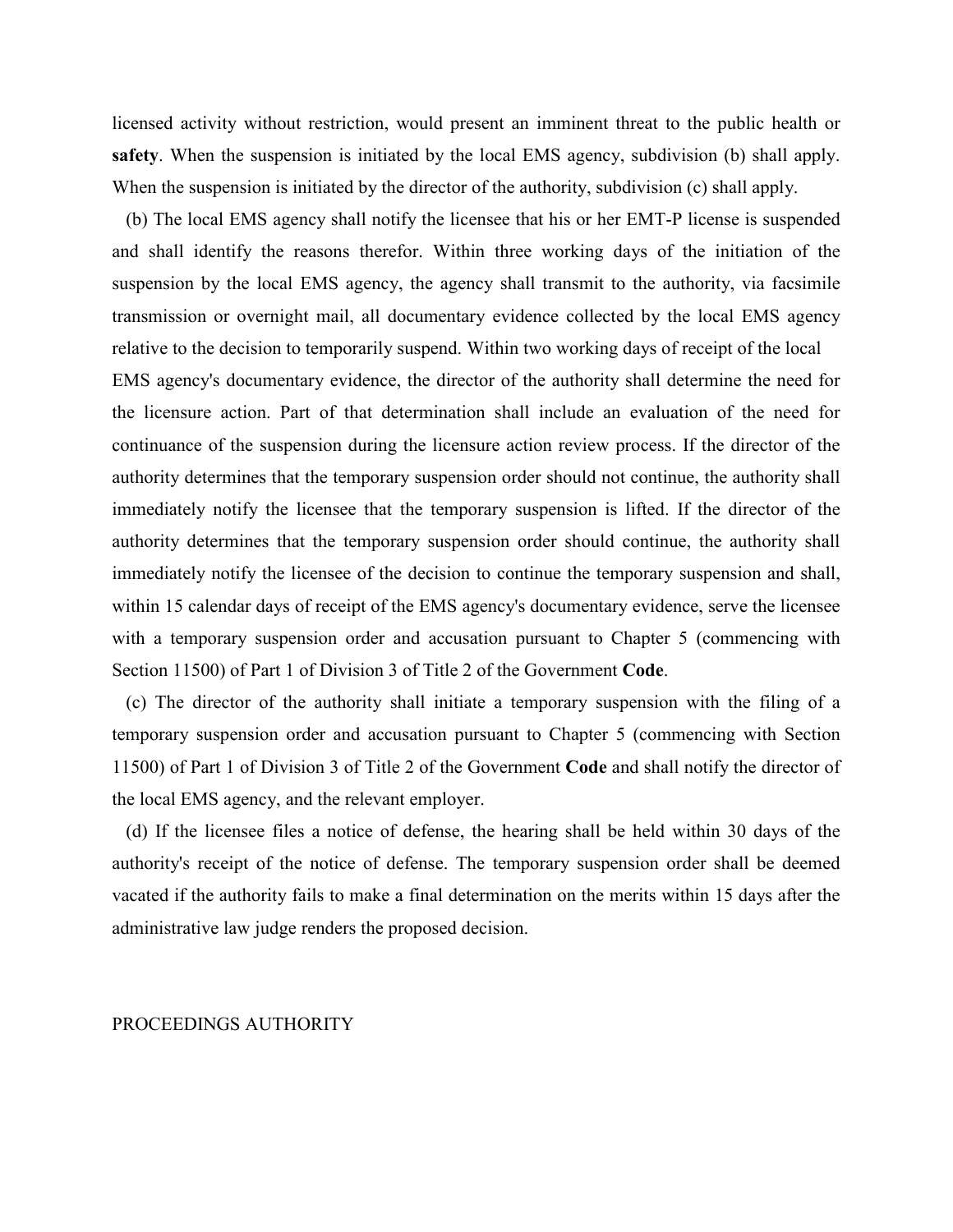**1798**.204. Proceedings for probation, suspension, revocation, or denial of a certificate, or a denial of a renewal of a certificate, under this division shall be conducted in accordance with guidelines established by the Emergency Medical Services Authority.

## RIGHT TO EVALUATE AND DISCIPLINE

**1798**.205. Any alleged violations of local EMS agency transfer protocols, guidelines, or agreements shall be evaluated by the local EMS agency. If the local EMS agency has concluded that a violation has occurred, it shall take whatever corrective action it deems appropriate within its jurisdiction, including referrals to the district attorney under Sections **1798**.206 and **1798**.208 and shall notify the State Department of Health Services if it concludes that any violation of Sections 1317 to 1317.9a, inclusive, has occurred.

## MISDEMEANOR CONDUCT

**1798**.206. Any person who violates this part, the rules and regulations adopted pursuant thereto, or county ordinances adopted pursuant to this part governing patient transfers, is guilty of a misdemeanor. The Attorney General or the district attorney may prosecute any of these misdemeanors which falls within his or her jurisdiction.

## EXAMINATION FRAUD

**1798**.207. (a) It is a misdemeanor for any person to knowingly and willfully engage in conduct that subverts or attempts to subvert any licensing or certification examination, or the administration of any licensing or certification examination, conducted pursuant to this division, including, but not limited to, any of the following:

(1) Conduct that violates the security of the examination material.

(2) Removing from the examination room any examination materials without authorization.

 (3) The unauthorized reproduction by any means of any portion of the actual licensing or certification examination.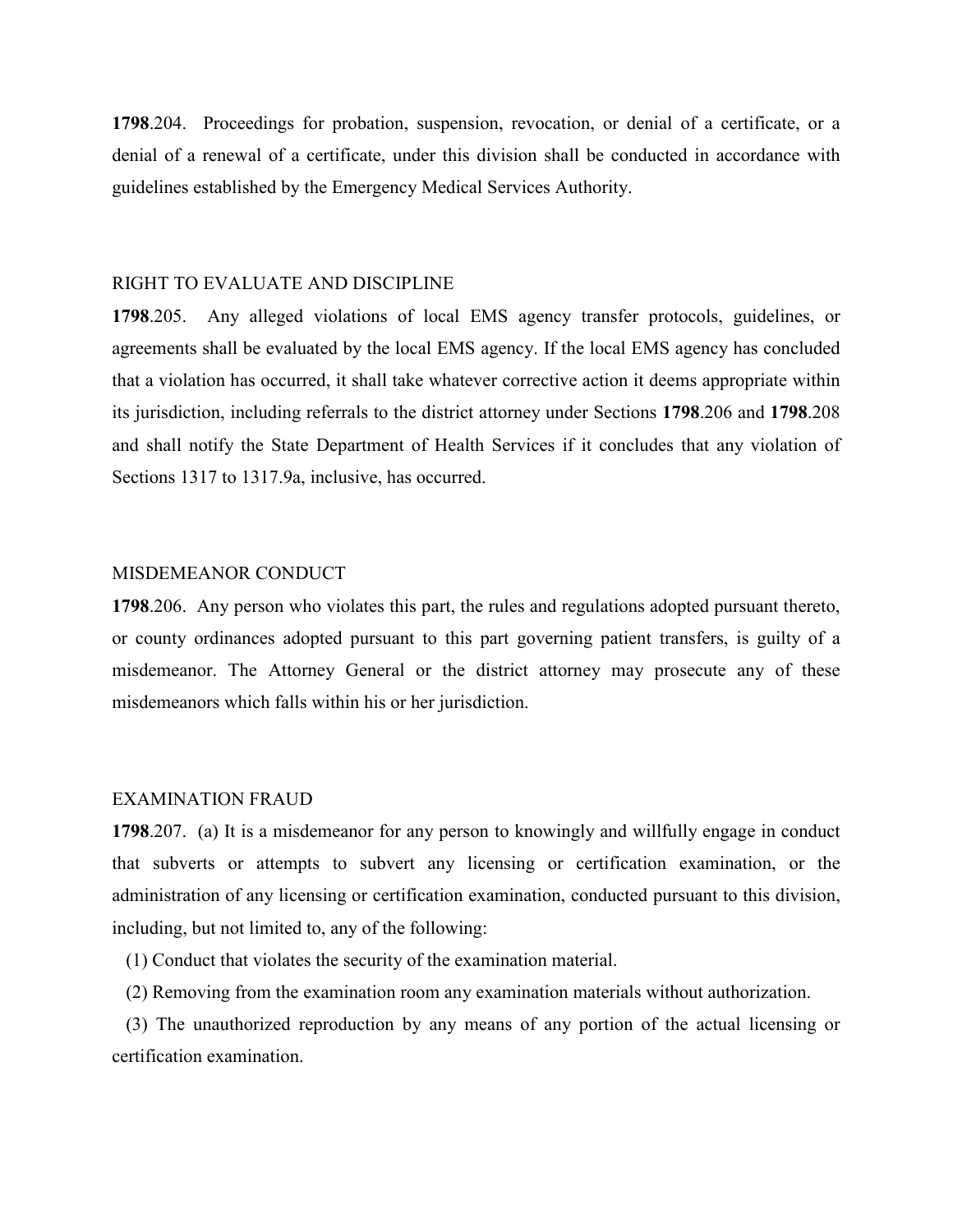(4) Aiding by any means the unauthorized reproduction of any portion of the actual licensing or certification examination.

 (5) Paying or using professional or paid examination-takers, for the purpose of reconstructing any portion of the licensing or certification examination.

 (6) Obtaining or attempting to obtain examination questions or other examination material from examinees or by any other method, except by specific authorization either before, during, or after an examination.

 (7) Using or purporting to use any examination questions or materials that were improperly removed or taken from any examination for the purpose of instructing or preparing any applicant for examination.

 (8) Selling, distributing, buying, receiving, or having unauthorized possession of any portion of a future, current, or previously administered licensing or certification examination.

 (9) Communicating with any other examinee during the administration of a licensing or certification examination.

 (10) Copying answers from another examinee or permitting one's answers to be copied by another examinee.

 (11) Having in one's possession during the administration of the licensing or certification examination any books, equipment, notes written or printed materials, or data of any kind, other than the examination materials distributed, or otherwise authorized to be in one's possession during the examination.

 (12) Impersonating any examinee or having an impersonator take the licensing or certification examination on one's behalf.

 (b) The penalties provided in this section are not exclusive remedies and shall not preclude remedies provided pursuant to any other provision of law.

 (c) In addition to any other penalties, a person found guilty of violating this section shall be liable for the actual damages sustained by the agency administering the examination not to exceed ten thousand dollars (\$10,000) and the costs of litigation.

#### CONDUCT INJUNCTIONS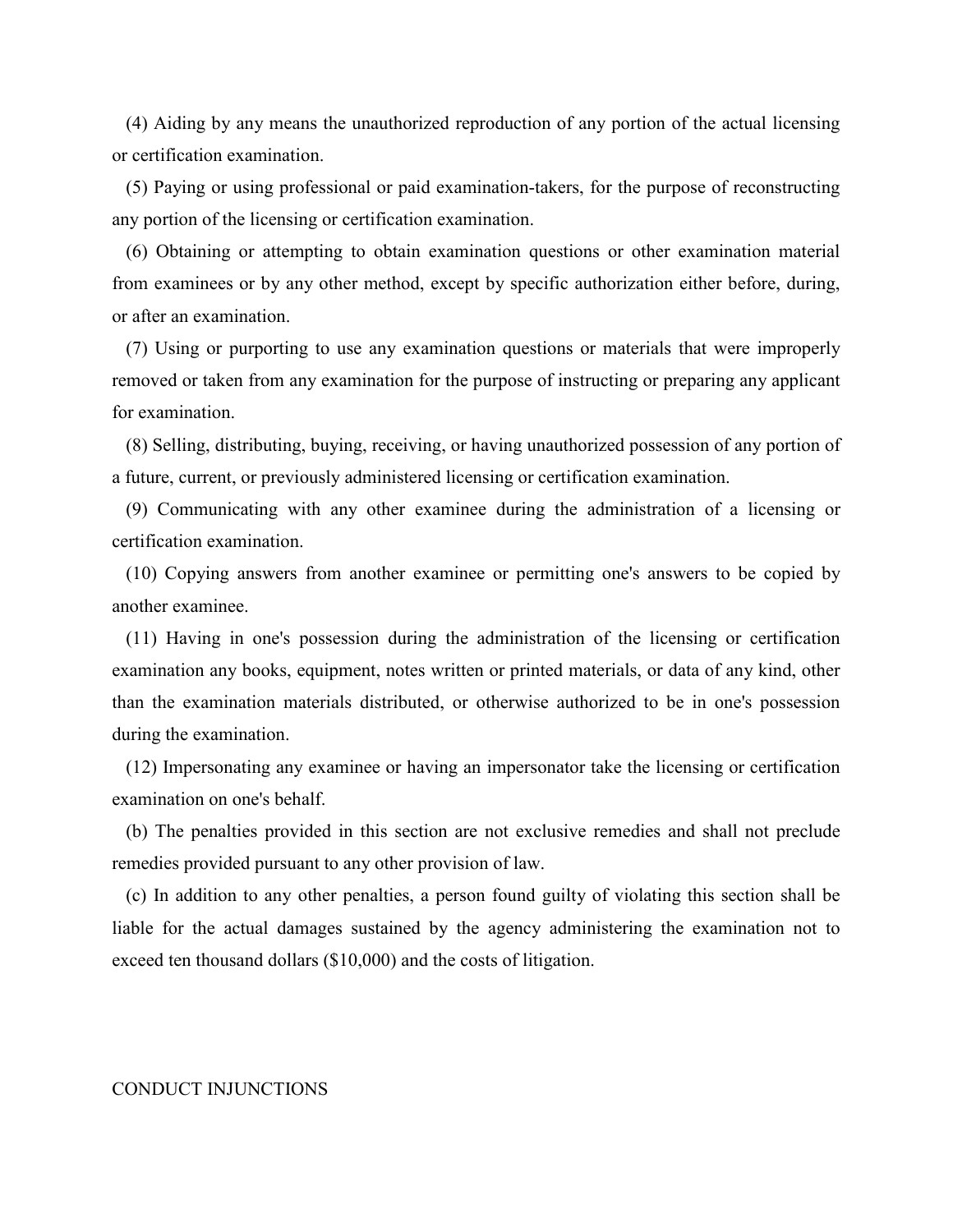**1798**.208. Whenever any person who has engaged, or is about to engage, in any act or practice which constitutes, or will constitute, a violation of any provision of this division, the rules and regulations promulgated pursuant thereto, or local EMS agency mandated protocols, guidelines, or transfer agreements, the superior court in and for the county wherein the acts or practices take place or are about to take place may issue an injunction or other appropriate order restraining the conduct on application of the authority, the Attorney General, or the district attorney of the county. The proceedings under this section shall be governed by Chapter 3 (commencing with Section 525) of Title 7 of Part 2 of the **Code** of Civil Procedure, except that no undertaking shall be required.

## DISCIPLINE OF TRAINING PROGRAMS

**1798**.209. The local EMS agency may place on probation, suspend, or revoke the approval under this division of any training program for failure to comply with this division or any rules or regulations adopted pursuant thereto.

## ADNINISTRATIVE FINES

**1798**.210. (a) The authority may impose an administrative fine of up to two thousand five hundred dollars (\$2,500) per violation on any licensed paramedic found to have committed any of the actions described by subdivision (c) of Section **1798**.**200** that did not result in actual harm to a patient. Fines may not be imposed if a paramedic has previously been disciplined by the authority for any other act committed within the immediately preceding five-year period.

 (b) The authority shall adopt regulations establishing an administrative fine structure, taking into account the nature and gravity of the violation. The administrative fine shall not be imposed in conjunction with a suspension for the same violation, but may be imposed in conjunction with probation for the same violation except when the conditions of the probation require a paramedic's personal time or expense for training, clinical observation, or related corrective instruction.

 (c) In assessing the fine, the authority shall give due consideration to the appropriateness of the amount of the fine with respect to factors that include the gravity of the violation, the good faith of the paramedic, the history of previous violations, any discipline imposed by the paramedic's employer for the same occurrence of that conduct, as reported pursuant to Section 1799.112, and